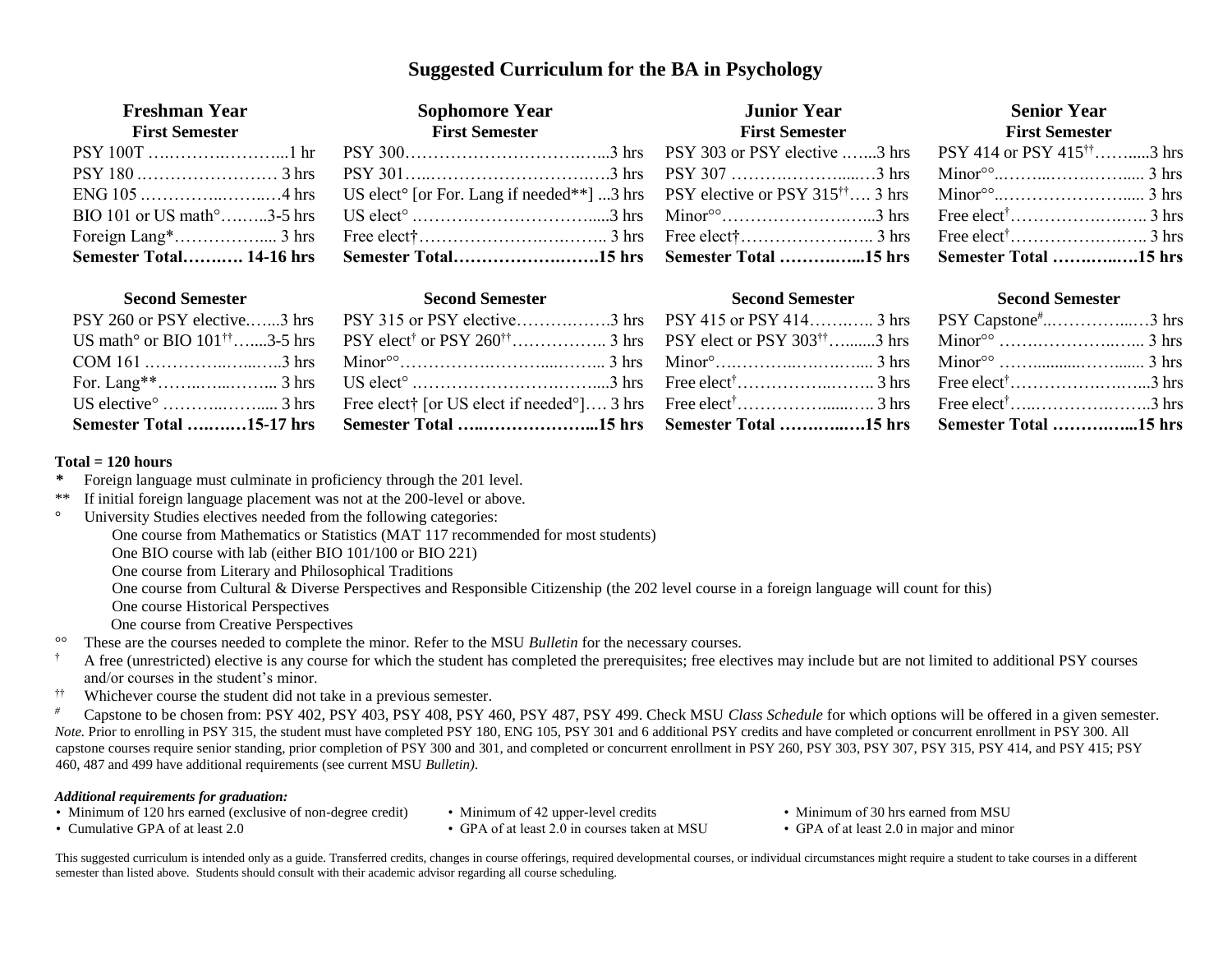## **Suggested Curriculum for the BA in Psychology/Applied Behavior Analysis track**

| <b>Freshman Year</b><br><b>First Semester</b> | <b>Sophomore Year</b><br><b>First Semester</b>                                              | <b>Junior Year</b><br><b>First Semester</b> | <b>Senior Year</b><br><b>First Semester</b> |
|-----------------------------------------------|---------------------------------------------------------------------------------------------|---------------------------------------------|---------------------------------------------|
|                                               |                                                                                             |                                             |                                             |
|                                               |                                                                                             |                                             |                                             |
|                                               |                                                                                             |                                             |                                             |
|                                               |                                                                                             |                                             |                                             |
|                                               |                                                                                             |                                             |                                             |
|                                               | Semester Total 14-16 hrs Semester Total15 hrs Semester Total  15 hrs Semester Total  15 hrs |                                             |                                             |

| Semester Total 15-17 hrs Semester Total 15 hrs                                          |  |
|-----------------------------------------------------------------------------------------|--|
|                                                                                         |  |
|                                                                                         |  |
|                                                                                         |  |
|                                                                                         |  |
| PSY 260 or Free elective <sup>†</sup> 3 hrs PSY 315 or free elective <sup>†</sup> 3 hrs |  |

| Semester Total 15 hrs                                     |  |
|-----------------------------------------------------------|--|
|                                                           |  |
| Free elective <sup>†</sup> or PSY 303 <sup>††</sup> 3 hrs |  |
| ABA course <sup><math>+</math></sup> 3 hrs                |  |
| PSY 415 or PSY 414 3 hrs                                  |  |
| PSY 307 3 hrs                                             |  |

## **Second Semester Second Semester Second Semester Second Semester**

| Free elective <sup>†</sup> 3 hrs |  |
|----------------------------------|--|
| Free elective <sup>†</sup> 3 hrs |  |
| Semester Total 15 hrs            |  |

## **Total = 120 hours**

- Foreign language must culminate in proficiency through the 201 level.
- \*\* If initial foreign language placement was not at the 200-level or above.
- ° University Studies electives needed from the following categories:
	- One course from Mathematics or Statistics (MAT 117 recommended for most students)
	- One BIO course with lab (either BIO 101/100 or BIO 221)
	- One course from Literary and Philosophical Traditions
	- One course from Cultural & Diverse Perspectives and Responsible Citizenship (the 202 level course in a foreign language will count for this)
	- One course Historical Perspectives
	- One course from Creative Perspectives
- <sup>oo</sup> These are the courses needed to complete the minor. Refer to the MSU *Bulletin* for the necessary courses.
- <sup>+</sup> Courses required for the ABA track: PSY 331, 332, 333, 334, 335. *Note:* PSY 334 and PSY 335 require PSY 331 or 332 or 333 as pre-/co-requisite.
- $\uparrow$  A free (unrestricted) elective is any course for which the student has completed the prerequisites; free electives may include but are not limited to additional PSY courses and/or courses in the student's minor.
- <sup>††</sup> Whichever course the student did not take in a previous semester.<br> $\frac{f}{f}$  Canstone to be chosen from: PSV 402, PSV 403, PSV 408, PSV 4

*#* Capstone to be chosen from: PSY 402, PSY 403, PSY 408, PSY 460, PSY 487, PSY 499. Check MSU *Class Schedule* for which options will be offered in a given semester. *Note*. Prior to enrolling in PSY 315, the student must have completed PSY 180, ENG 105, PSY 301 and 6 additional PSY credits and have completed or concurrent enrollment in PSY 300. All capstone courses require senior standing, prior completion of PSY 300 and 301, and completed or concurrent enrollment in PSY 260, PSY 303, PSY 307, PSY 315, PSY 414, and PSY 415; PSY 460, 487 and 499 have additional requirements (see current MSU *Bulletin)*.

## *Additional requirements for graduation:*

- Minimum of 120 hrs earned (exclusive of non-degree credit) Minimum of 42 upper-level credits Minimum of 30 hrs earned from MSU<br>• Cumulative GPA of at least 2.0 in maior and minor
- 
- 
- GPA of at least 2.0 in courses taken at MSU GPA of at least 2.0 in major and minor
- -

This suggested curriculum is intended only as a guide. Transferred credits, changes in course offerings, required developmental courses, or individual circumstances might require a student to take courses in a different semester than listed above. Students should consult with their academic advisor regarding all course scheduling.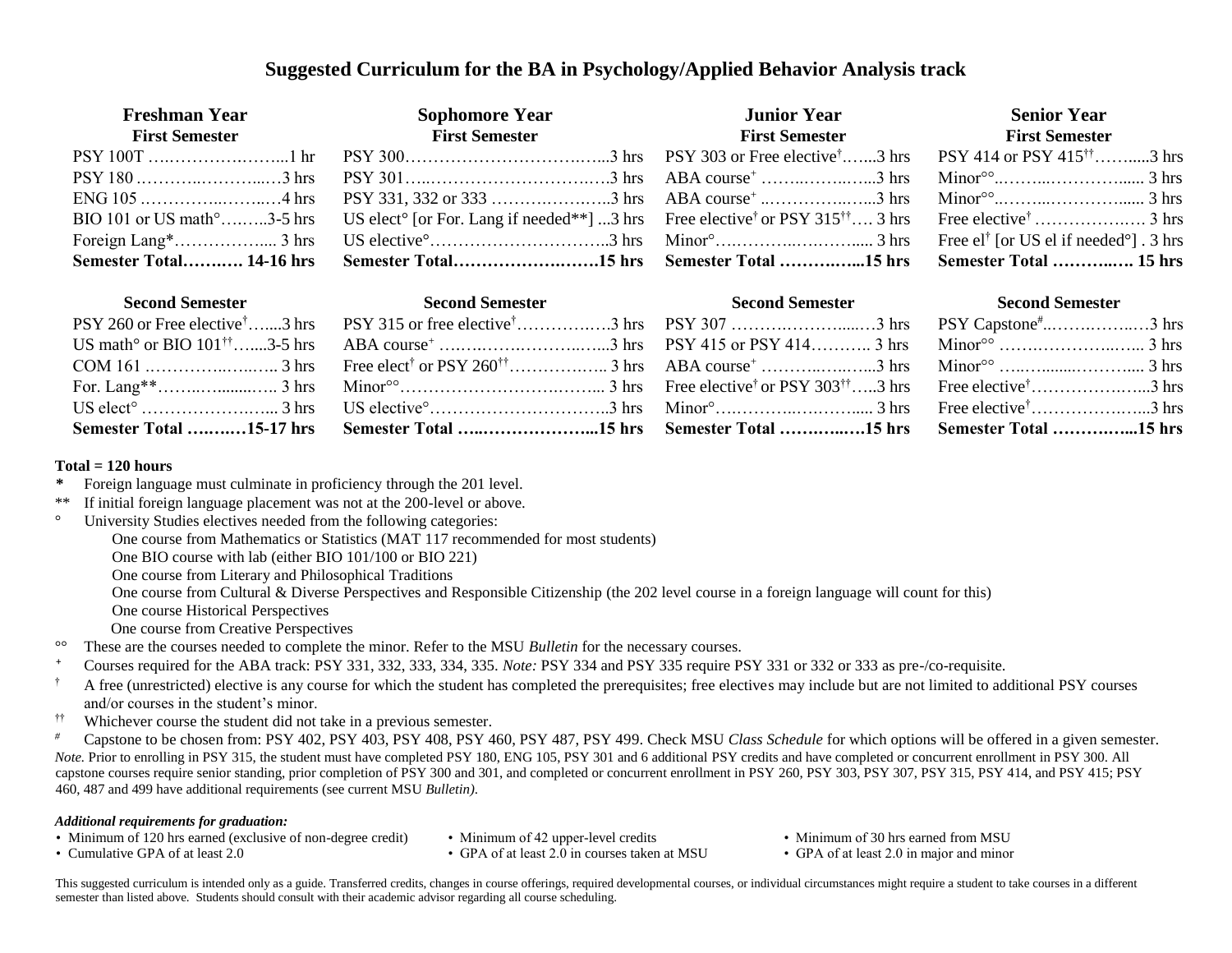## **Suggested Curriculum for the BS in Psychology**

| <b>Freshman Year</b><br><b>First Semester</b> | <b>Sophomore Year</b><br><b>First Semester</b> | <b>Junior Year</b><br><b>First Semester</b> | <b>Senior Year</b><br><b>First Semester</b> |
|-----------------------------------------------|------------------------------------------------|---------------------------------------------|---------------------------------------------|
|                                               |                                                |                                             |                                             |
|                                               |                                                |                                             |                                             |
|                                               |                                                |                                             |                                             |
|                                               |                                                |                                             |                                             |
|                                               |                                                |                                             |                                             |
|                                               |                                                |                                             |                                             |

# $R \text{ hrs} = \text{PSY } 414 \text{ or } \text{PSY } 415^{\dagger\dagger} \text{ .} \qquad R \text{hrs}$ PSY 180 .………..…….…..…3 hrs PSY 301…..……………………….….3 hrs PSY 307 ……….……….....…3 hrs Minor°°..……...…….……..... 3 hrs ENG 105 .…………..……..…4 hrs US elect° .………………………….....3 hrs PSY elective or PSY 315††…. 3 hrs Minor°°..…………………..... 3 hrs BIO 101 or US math°……...3-5 hrs US elect° .………………………….....3 hrs Minor°°………………….…...3 hrs Free elective†…………….…...3 hrs US elect° .…………………....3 hrs Free elective†……………….……….. 3 hrs Free elective†…………….…..3 hrs Free elective†……..…………..3 hrs **Semester Total…….…. 14-16 hrs Semester Total……………….…….15 hrs Semester Total ……….…...15 hrs Semester Total …….…..….15 hrs**

## **Second Semester Second Semester Second Semester Second Semester**

| Semester Total …………15-17 hrs  Semester Total ………………………15 hrs  Semester Total ………………15 hrs  Semester Total ………………15 hrs |  |
|------------------------------------------------------------------------------------------------------------------------|--|
|                                                                                                                        |  |
|                                                                                                                        |  |
|                                                                                                                        |  |
|                                                                                                                        |  |
|                                                                                                                        |  |

### **Total = 120 hours**

° University Studies electives needed from the following categories:

One course from Mathematics or Statistics (MAT 117 recommended for most students)

One BIO course with lab (either BIO 101/100 or BIO 221)

One additional course from either Science or Mathematics

One course from Literary and Philosophical Traditions

One course Cultural & Diverse Perspectives and Responsible Citizenship

One course Historical Perspectives

One course from Creative Perspectives

These are the courses needed to complete the minor. Refer to the MSU *Bulletin* for the necessary courses.

 $\uparrow$  A free (unrestricted) elective is any course for which the student has completed the prerequisites; free electives may include but are not limited to additional PSY courses and/or courses in the student's minor.

<sup>††</sup> Whichever course the student did not take in a previous semester.<br>  $\frac{f}{f}$  Canstone to be chosen from: PSV 402, PSV 403, PSV 408, PSV 4

*#* Capstone to be chosen from: PSY 402, PSY 403, PSY 408, PSY 460, PSY 487, PSY 499. Check MSU *Class Schedule* for which options will be offered in a given semester. *Note*. Prior to enrolling in PSY 315, the student must have completed PSY 180, ENG 105, PSY 301 and 6 additional PSY credits and have completed or concurrent enrollment in PSY 300. All capstone courses require senior standing, prior completion of PSY 300 and 301, and completed or concurrent enrollment in PSY 260, PSY 303, PSY 307, PSY 315, PSY 414, and PSY 415; PSY 460, 487 and 499 have additional requirements (see current MSU *Bulletin)*.

### *Additional requirements for graduation:*

- Minimum of 120 hrs earned (exclusive of non-degree credit) Minimum of 42 upper-level credits Minimum of 30 hrs earned from MSU
- Cumulative GPA of at least 2.0 GPA of at least 2.0 in courses taken at MSU GPA of at least 2.0 in major and minor
- -
- 
- 

This suggested curriculum is intended only as a guide. Transferred credits, changes in course offerings, required developmental courses, or individual circumstances might require a student to take courses in a different semester than listed above. Students should consult with their academic advisor regarding all course scheduling.